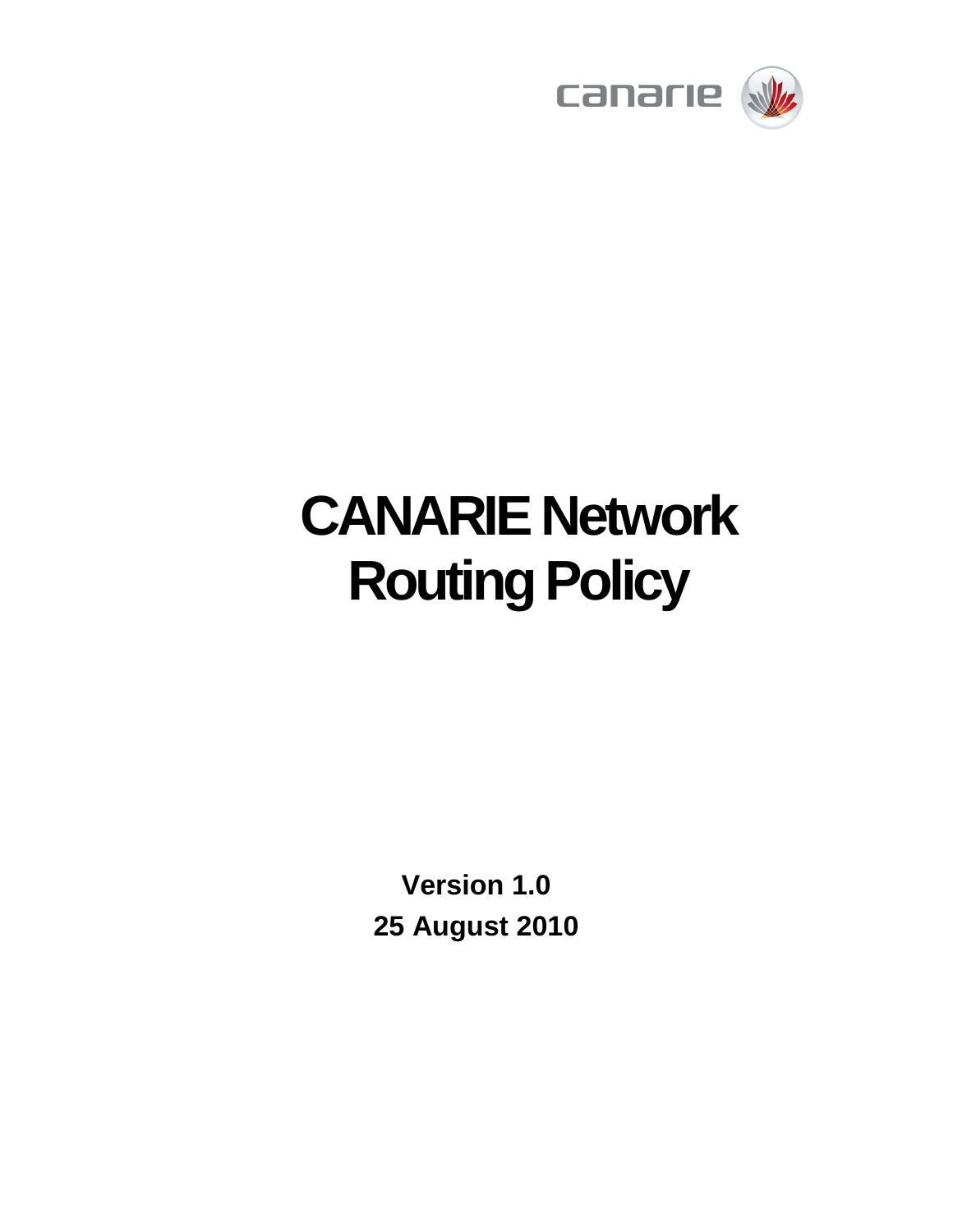| 1                                                      |  |
|--------------------------------------------------------|--|
|                                                        |  |
|                                                        |  |
|                                                        |  |
|                                                        |  |
|                                                        |  |
| 3                                                      |  |
|                                                        |  |
|                                                        |  |
|                                                        |  |
|                                                        |  |
|                                                        |  |
|                                                        |  |
|                                                        |  |
| 4                                                      |  |
| 4.1 Unicast Reverse Path Forwarding (RPF) filtering 10 |  |
| 5                                                      |  |
|                                                        |  |
|                                                        |  |
| 5.3 "Triangle" Multi-homing of International Peer  12  |  |
|                                                        |  |
|                                                        |  |

**1**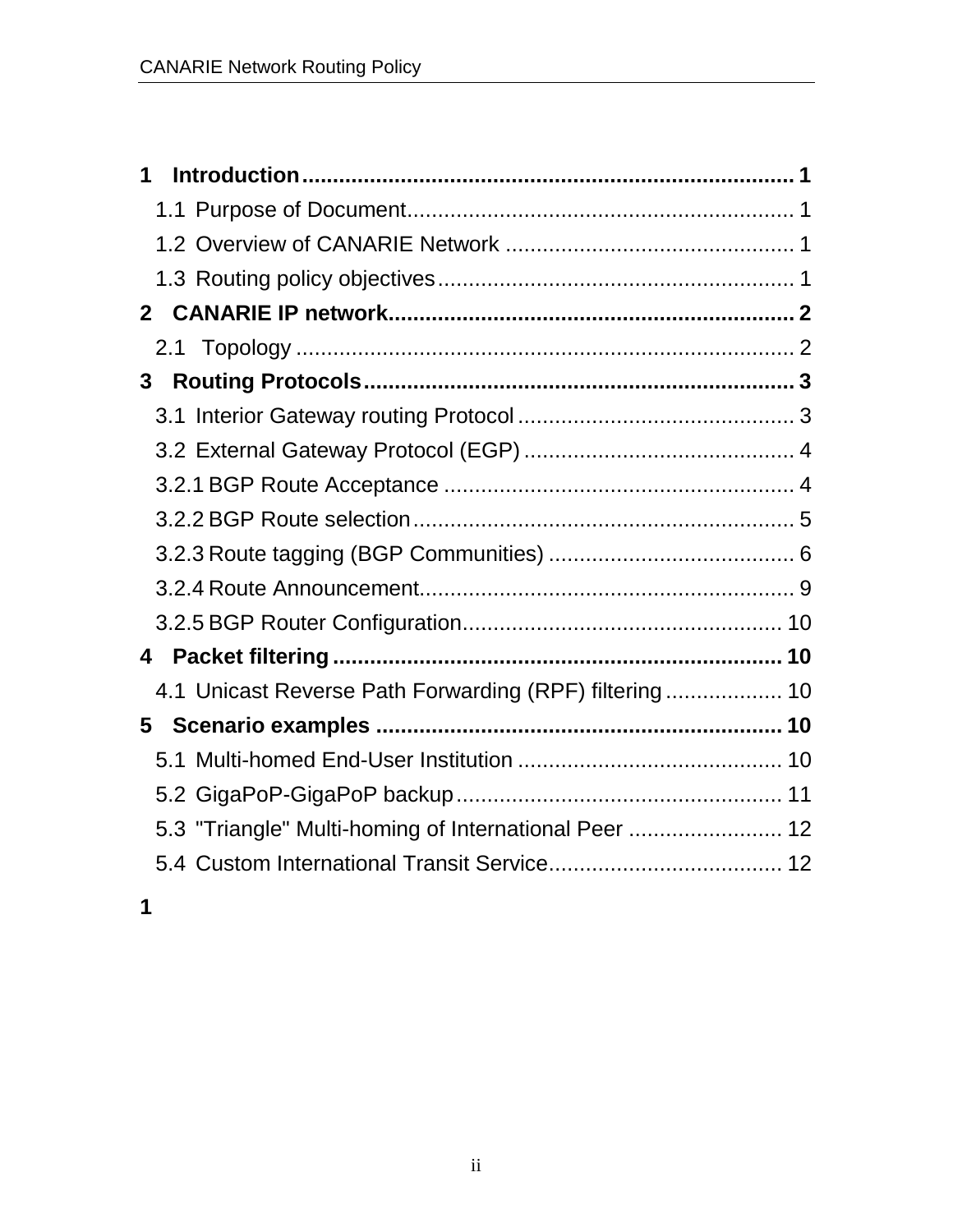# **1 Introduction**

## **1.1 Purpose of Document**

This document outlines the use of unicast routing protocols in the CANARIE IP backbone and the mechanisms used to influence network traffic flow in order to meet the routing policy objectives. The contents of this document equally apply to the IPv4 and IPv6 protocols, except where explicitly mentioned otherwise. Multicast routing protocols are covered in a separate document.

This document is written for operational and engineering personnel of the CANARIE Network, GigaPoP operators, international network peers, and international network exchange point operators. This document will be updated as operational requirements evolve.

## **1.2 Overview of CANARIE Network**

CANARIE Network is a high performance hybrid network infrastructure to support Canadian research and higher education communities. This infrastructure enables CANARIE to offer the tradition IP network services and Lightpath (an end-to-end connection) services to users.

The SONET infrastructure is an important layer of the CANARIE network. It is built using a mixture of CANARIE-lit wavelengths, carrier-leased wavelengths and wavelengths swapped with like-minded organizations. All wavelengths are 10Gbps unprotected, point-to-point connections, which terminate on transport switches located in CANARIE Network Points of Presence (PoPs).

The CANARIE IP network, is built based on Lightpaths at, or a fraction of, 10Gbps speed, linking five high performance routers across Canada, provides advanced IP services to Canadian R&E community,

Institutions access CANARIE IP service through aggregation points called GigaPoPs. The GigaPoPs are operated by provincial Research and Education (R&E)networks (RAN) and connect to CANARIE backbone routers either directly, i.e. router to router, or through the CANARIE Network infrastructure. These connections operate at 1Gbps or 10Gbps.

The CANARIE IP network is used to carry traffic between R&E institutions only. As access to commodity IPv6 Internet is increasingly important for the R&E community, CANARIE has extended its IPv6 service to offer full commodity IPv6 routing to the GigaPoPs. Commodity IPv6 Internet connectivity is provided through peering with a number of commercial ISPs, by way of direct links or through Internet eXchange Points (IXPs).

CANARIE is responsible for network engineering as well as the day-to-day operation of the network, performed by the Network Operations Centre (NOC) within CANARIE.

## **1.3 Routing policy objectives**

The CANARIE Network layer 3 service routing policy seeks to accomplish the following:

- enforce CANARIE's Acceptable Use Policy (AUP)
- minimize path latency
- accommodate the requirement for route diversity
- enforce symmetric routing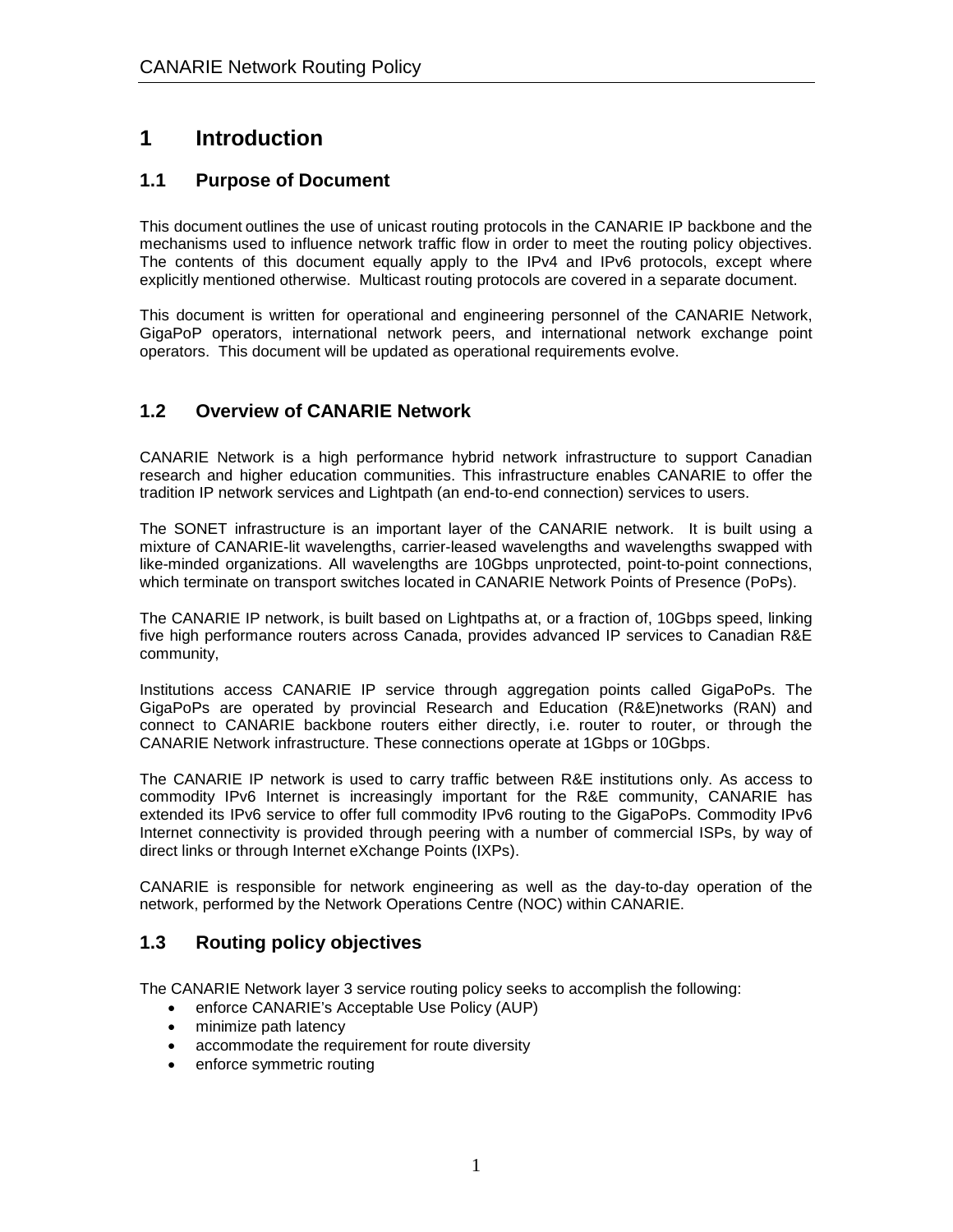## **1.3.1 AUP compliance**

CANARIE's AUP is an "institutional AUP". Institutions that are given approval to access the CANARIE network may send and receive traffic regardless of traffic type. Institutions can only connect to the CANARIE network through CANARIE approved GigaPoPs. In addition, all approved institution routes must be registered in the CANARIE Routing Registry (CRR) in order for their routes to be accepted and advertised over the CANARIE IP backbone.

## **1.3.2 Minimum path latency**

Minimum path latency between any two connected endpoints is desirable for seamless operation of real-time applications.

Path latency is the sum of transmission delay, processing and queuing delay, and propagation delay. In an uncongested long haul IP network, transmission as well as processing and queuing delays, is negligible relative to propagation delay. Propagation delay is determined by the physical link span. In order for the routing protocols to choose the lowest latency path, the metrics assigned to each backbone link must be representative of the physical distances or measured latencies between the core routers.

## **1.3.3 Route diversity**

Reliability and availability are important characteristics of any operational network. Route diversity has direct impact on network resilience and is therefore necessary to minimize the possibility of network segmentation in the face of network component failure. Route diversity is also required to support traffic engineering.

Route diversity and minimum path latency are orthogonal requirements. A route diversity scenario will therefore incorporate a lower and a higher latency path.

## **1.3.4 Symmetric routing**

The performance of some network services and applications can be adversely affected by asymmetric routing. As well, firewalls do not normally permit asymmetrically routed connections to be established. To minimize application breakage and for ease of debugging routing problems, consistent symmetric routing is desired.

# **2 CANARIE IP network**

## **2.1 Topology**

The present topology of the core CANARIE IP network is depicted in Figure 1. It is important to note that for the commodity Internet IPv6 service, some dedicated links and a router have been added, resulting in slightly different topologies for IPv4 and IPv6. IPv6 only elements are drawn using transparent lines and shapes.

The common IPv4/IPv6 topology of the CANARIE core network is comprised of five routing nodes, seven internal and five external network segments. Each segment is a lightpath that operates at, or a fraction of, 10Gbp. The nodes are located in Calgary, Winnipeg, Toronto, Montréal, and Halifax. Of the seven internal segments, four link the routers located in adjacent cities, while the remaining three link the routers located two cities away.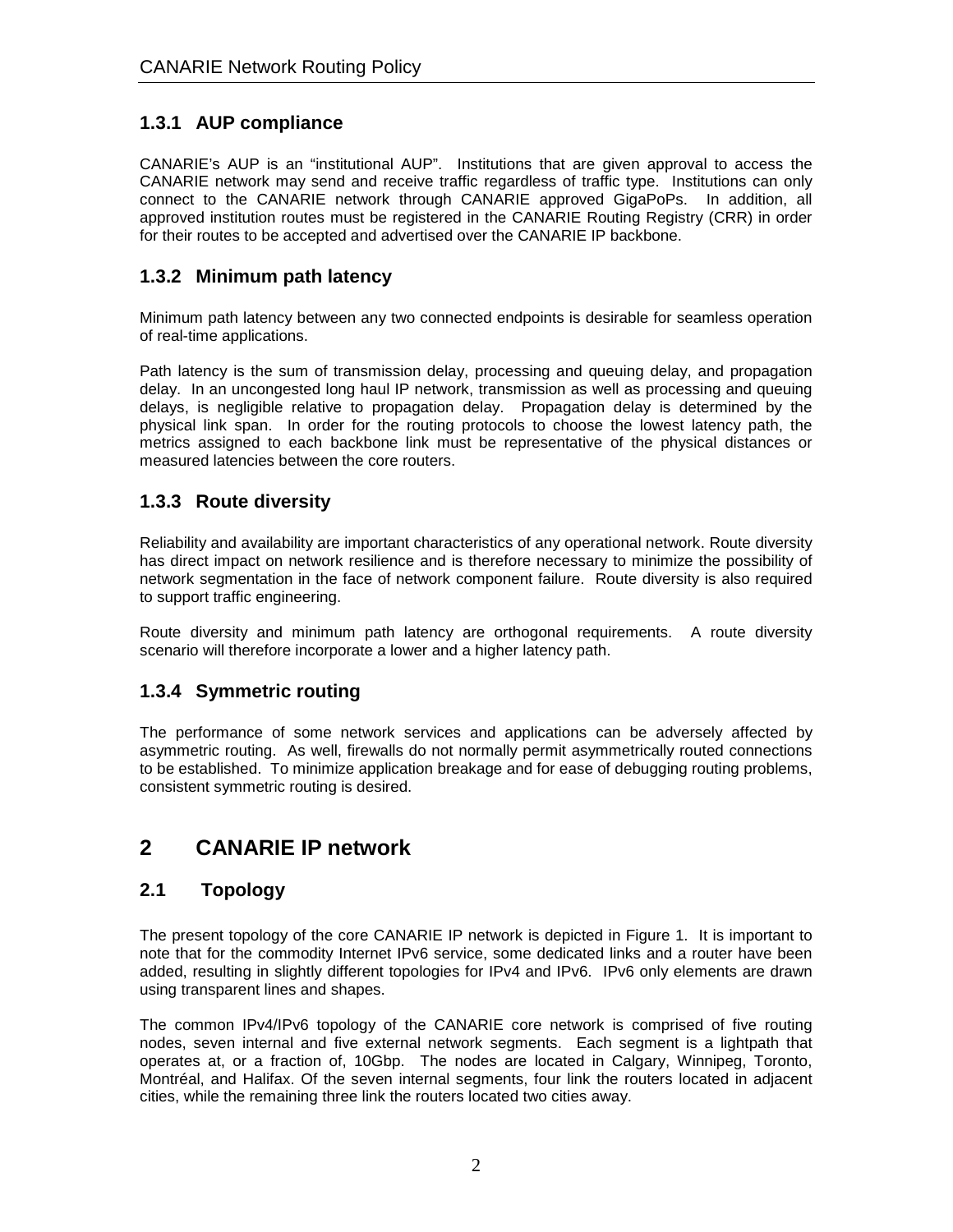Five external network segments connect the CANARIE network to the following three R&E Internet exchanges: Pacific Wave in Seattle, StarLight in Chicago, and MANLAN in New York.

IPv6 specific elements of the topology are a node in Vancouver, one additional internal segment (Vancouver – Calgary) and four additional external segments, one to commercial Internet exchange in Seattle and one in Toronto and two direct links to ISP Tata Communications in Vancouver and Montréal.



Figure 1: CANARIE IP internal and external network segments

In order to accommodate the routing objectives of minimum latency and route diversity in the design, a balance was to be obtained by choosing the lowest latency paths for the 3 segment linking nodes in non-adjacent cities. The four segment linking nodes of adjacent cities, on the other hand, would sacrifice some latency performance in order to provide route diversity. In this manner, the effective operating range of real-time applications, sensitive to latency, would not be compromised.

# **3 Routing Protocols**

## **3.1 Interior Gateway routing Protocol**

An Interior Gateway Routing Protocol (IGP) is required to run between the routers in order to create and maintain an up-to-date topological database of the IP backbone network. This topological database is required for calculation of the shortest paths between nodes and forms the basis for keeping the internal Border Gateway Routing Protocol (iBGP) peering sessions up between the routers.

CANARIE network IGP uses the Intermediate System-to-Intermediate System (IS-IS) routing protocol with a single IS-IS Level 2 area defined.

## **3.1.1 IS-IS Metrics**

IS-IS backbone metrics are based on segment latency. Usage of "wide" IS-IS metrics allows direct mapping of latencies ( $\square$ S to routing protocol metrics. The baseline network segment latencies are shown in Table 1.

| network segment     | baseline latency in $\Box$ a |
|---------------------|------------------------------|
| Calgary - Vancouver | 5500                         |
| Calgary - Winnipeg  | 10950                        |
| Calgary - Toronto   | 20250                        |
| Winnipeg - Toronto  | 14830                        |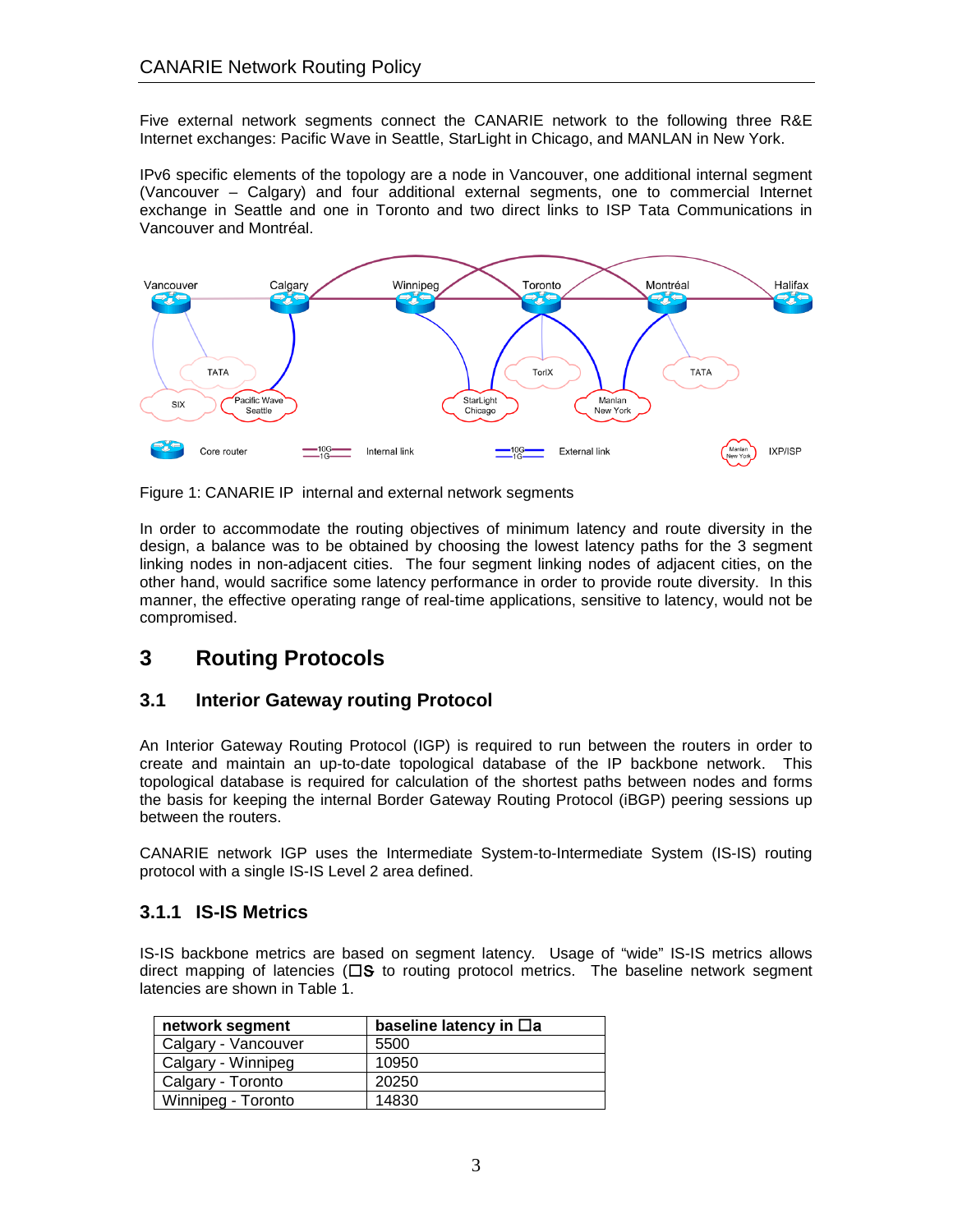| Winnipeg - Montréal | 15760 |
|---------------------|-------|
| Toronto - Montréal  | 11717 |
| Toronto - Halifax   | 12612 |
| Montréal - Halifax  | 10415 |

Table 1: CANARIE IP network segment baseline latencies

## **3.1.2 Route Selection**

The chosen network topology and IS-IS metric assignment makes route selection trivial. A minimum of two paths exists between every router of which there can only be one single best path. If any part of the primary path fails, a backup path is chosen.

## **3.2 External Gateway Protocol (EGP)**

CANARIE IP network uses BGP as the EGP. iBGP is used to exchange external destination reachability information within the Autonomous System (AS). The iBGP peering configuration is full mesh; meaning that each router maintains N-1 iBGP peering. iBGP peering is configured using a globally unique loopback interface IP address. iBGP session establishment depends on IS-IS path selection.

GigaPoPs, RANs and international networks maintain an eBGP peering session with the core router(s) they are connected to. The BGP session is always configured using IP addresses of the directly connected interface. The peering configuration, route acceptance and announcement, are based on the routing policy and objects registered in the CANARIE Routing Registry (whois.canarie.ca).

## **3.2.1 BGP Route Acceptance**

## **3.2.1.1 Network Peer Prefix Filtering**

All routes announced by GigaPoPs are subject to prefix filtering prior to being added to the CANARIE IP network routing tables. The prefix filter list for each GigaPoP is generated from the route data found in the CRR and updated daily.

International peer routes are not systematically prefix filtered, although, where supporting mechanisms are in place to do so, it is the preferred approach.

## **3.2.1.2 IPv4 Bogon Prefix Filtering**

IPv4 bogon route filtering is applied to all international IPv4 peering sessions where prefix filtering is not implemented. Bogon prefix filter combines Martians (as defined by RFC 1918 and RFC 5735) and network blocks that have not been allocated to regional Internet registries by IANA. BGP update messages for these prefixes are ignored.

Bogon filter is generated based on the ['fltr-bogons'](http://www.radb.net/cgi-bin/radb/whois.cgi?obj=fltr-bogons) filter-set object registered in both RADb (whois.radb.net ) and RIPE (whois.ripe.net) Internet Routing Registries.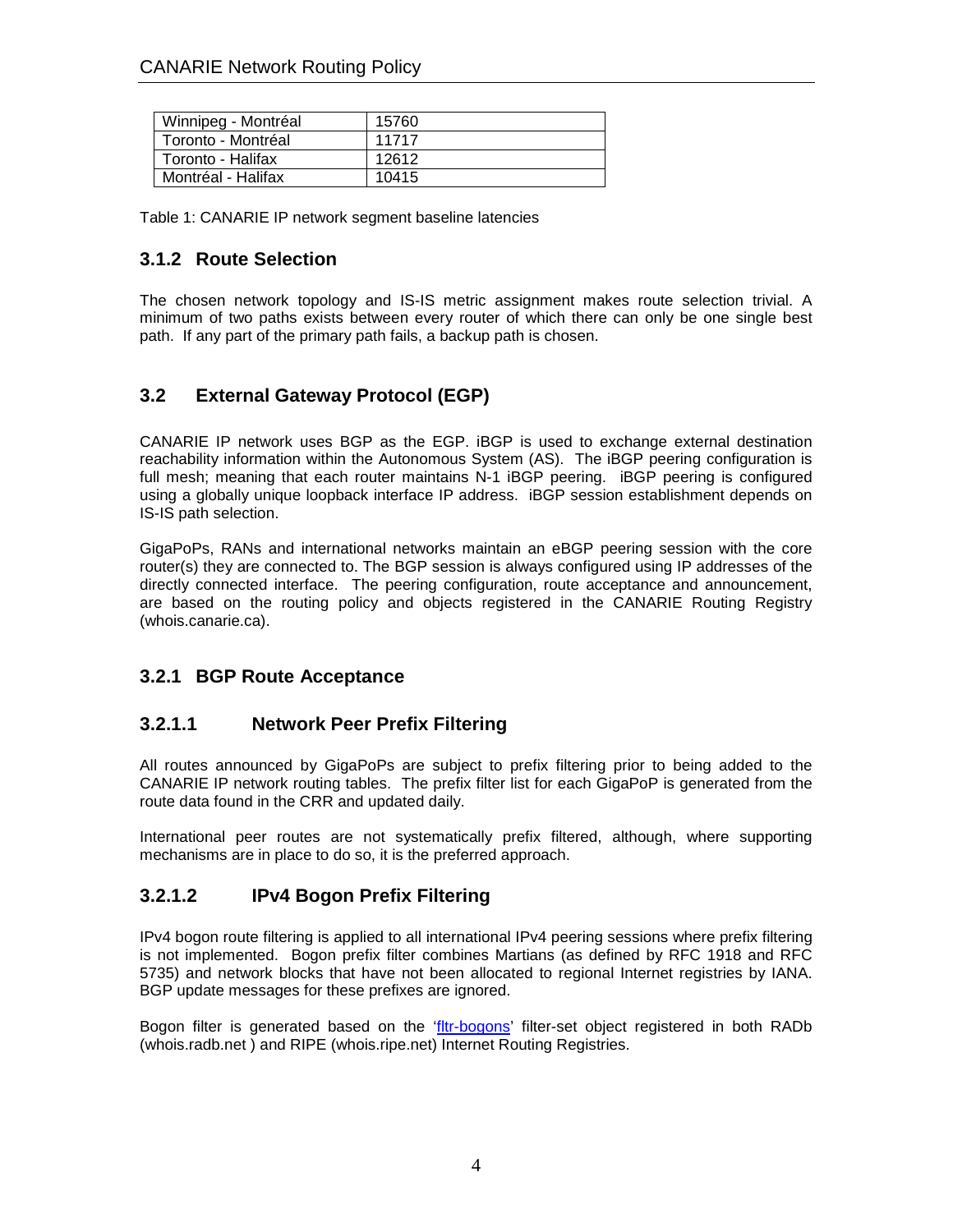## **3.2.1.3 IPv6 prefix filtering**

IPv6 generic route filtering is applied to all international IPv6 peering sessions where prefix filtering is not implemented. The filter accepts routes up to /48 from the known IANA allocations to RIRs. It rejects well-known IPv6 address blocks, as a multicast range (RFC3513), a 6bone or a 6to4 range of addresses.

IPv6 route filter is generated based on the ['fltr-v6'](http://www.radb.net/cgi-bin/radb/whois.cgi?obj=fltr-bogons) filter-set object registered in CANARIE routing registry. This object is generated and maintained by the CANARIE NOC.

## **3.2.1.4 AS Path filtering**

As-path filtering is not performed.

## **3.2.1.5 Community-based filtering**

The tagging of peers' routes with community attributes is not required for route acceptance, except for temporary project routes as defined in section 3.2.3.5 of this document.

#### **3.2.2 BGP Route selection**

#### **3.2.2.1 BGP Local Preference Attribute**

The BGP Local Preference (LP) Policy is an arbitrary but logical policy used to make egress routing decisions between routes heard from more than one peer Autonomous System (AS).

For multi-homed peers, configuring the same LP value on each of the multiple peerings permits load splitting between multiple paths. Choice of the active path, or paths, will depend on other factors such as IGP metrics and the use of MEDs.

BGP LP attribute values are assigned on an AS basis, irrespective of the homing scenario. CANARIE GigaPoP routes will be assigned the highest LP value. For international peers, in general, LP will be assigned in a manner which inversely reflects the degree to which the AS acts as a transit network. This is to ensure that direct connections with non-transit providing peers are utilized.

LP value assignment guidelines are listed in table 2 below; however final assignment is determined on a case by case basis after careful consideration of traffic flow characteristics and network path performance.

An up to date listing of the current CANARIE BGP peering sessions and associated LP attributes can be found in CANARIE Routing Registry.

| <b>Network scale</b>       | <b>BGP Local Preference attribute</b> |
|----------------------------|---------------------------------------|
| <b>CANARIE GigaPoP</b>     | 500 (510)                             |
| National R&E Network (NRN) | 400                                   |
| NRN aggregator network     | 300                                   |
| ITN service provider       | 200                                   |
| Commodity ISP (IPv6 only)  | 100                                   |

Table 2: LP value assignment rule of thumb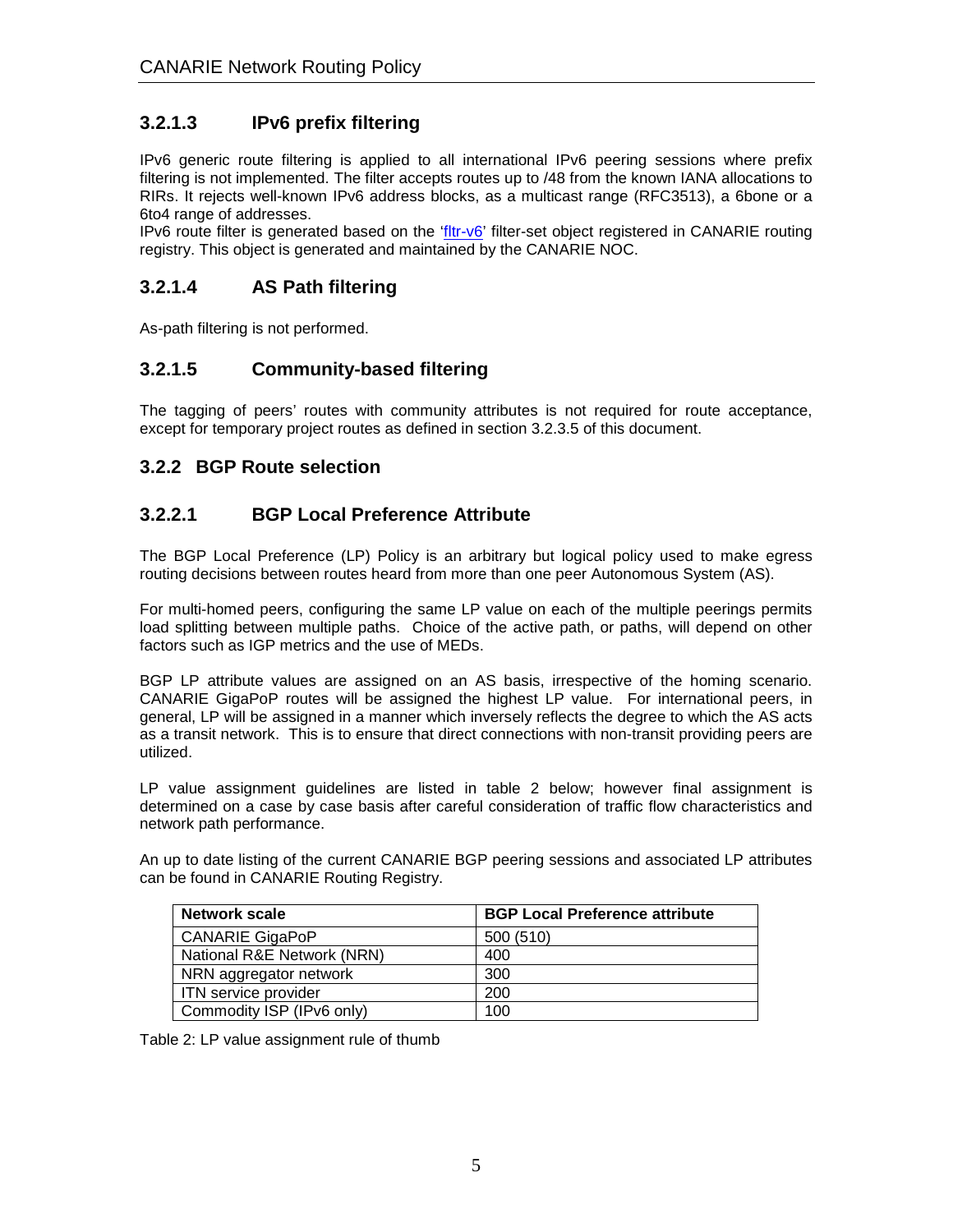## **3.2.2.2 MULTI\_EXIT\_DISC (MED) Attribute**

Advertisement of MEDs by a CANARIE multi-homed peer, and their acceptance, will influence the egress route selection such that the preferred path back into the peer network will be chosen based on the lower value of this BGP attribute. If the MED attribute is based on internal metrics representing segment latency, this will result in CANARIE Network traffic to egress at the peering point closest to the destination. See figure 2.

CANARIE will accept MEDs from multi-homed peers where, in general, it will result in lower latency paths between end networks. In order to make this decision, a study of the peer network topology, routing policy, and traffic flow characteristics may be required.

CANARIE will not advertise MEDs to multi-homed peer networks from which it accepts MEDs, in order to avoid asymmetric routing.



Figure 2: Use of MED to influence CANARIE traffic egress

## **3.2.3 Route tagging (BGP Communities)**

#### **3.2.3.1 General**

Route tagging is a flexible mechanism for implementation of routing policy within an AS.

RFC 1997 defines a BGP community as a group of destinations that share some common property.

In accordance with the RFC, the first two octets of this 32 bit attribute will be the AS number of the AS whose policy is being implemented by the use of the tag. The last two octets are associated with a policy implementation. Tag notation in this document will follow the format convention of AS#:number.

The BGP specifications have been extended to support four-octet AS numbers. Obviously, the format convention described above would not work for four-octet AS numbers. The four-octet AS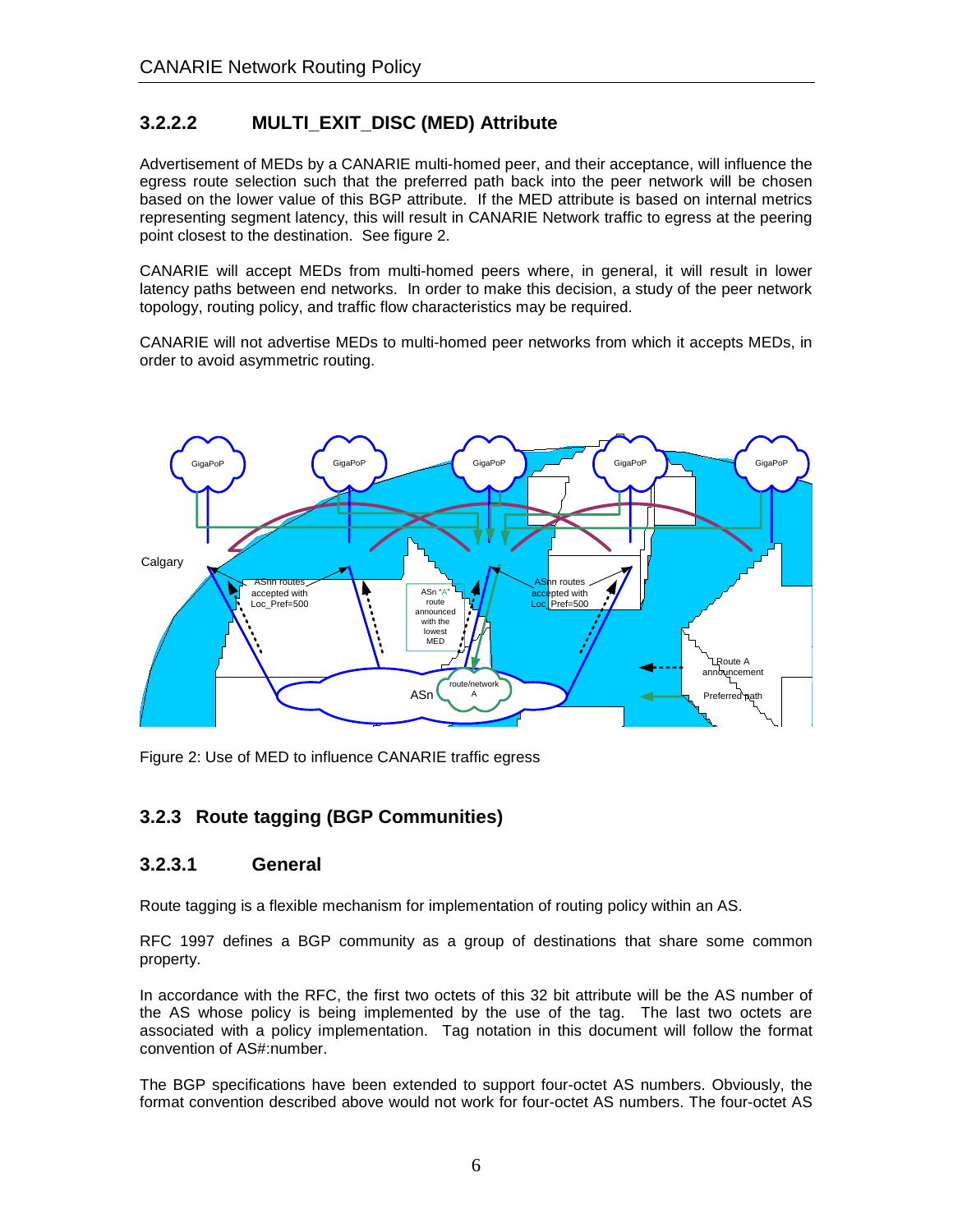Specific Extended Communities, defined in RFC5668, would be required instead. Because of a limited software support by router vendors and no need for their practical use, the extended communities are currently not utilized.

6509:x tags received from international R&E network peers will be ignored and cleared upon reception of the BGP announcement.

## **3.2.3.2 Entry point tagging**

In order to facilitate debugging of routing, all accepted routes are tagged with a BGP community identifying the entry point of the route into CANARIE Network. The tags will be transitive in order for GigaPoP Operators and international network peers to also quickly identify the route entry point. Table 3 lists the entry point tags. For example, a route received by the router in Montréal will be tagged with 6509:65040 before being propagated.

| 6509:65010 | Calgary   |
|------------|-----------|
|            | Winnipeg  |
| 6509:65020 |           |
| 6509:65030 | Toronto   |
| 6509:65040 | Montréal  |
| 6509:65050 | Halifax   |
| 6509:65060 | Vancouver |

Table 3: Entry point tags

## **3.2.3.3 ITN tagging**

In addition to the "point-of-entry" tagging, International Transit Network (ITN) Service tags are used to simplify the administration and coordination of international transit across Internet2, CANARIE, and STARTAP. ITN tags will be transitive. Table 4 lists ITN tags used in CANARIE Network.

| 6509:2500 | do not transit                     |
|-----------|------------------------------------|
| 6509:2501 | I transit to STARTAP               |
| 6509:2502 | I transit to STARTAP and Internet2 |

Table 4: ITN tags

## **3.2.3.4 Custom international transit tagging**

International network peers wishing limited transit across CANARIE Network to one or more AS, may do so by requesting the service of the CANARIE NOC. If the second party to the transit request is not an ITN participant, an explicit agreement will be required, and should be arranged either directly or through the CANARIE NOC. Once an implicit or explicit bilateral agreement is reached, each party's routes will be tagged with 6509: destinationAS# in order to enable the transit.

## **3.2.3.5 Commodity Internet IPv6 routes tagging**

IPv6 routes accepted from commercial network peers will be tagged with a BGP community as listed in Table 5. The tag will be transitive and propagated to GigaPoPs, to allow GigaPoP Operators to easily identify and apply policies to these routes.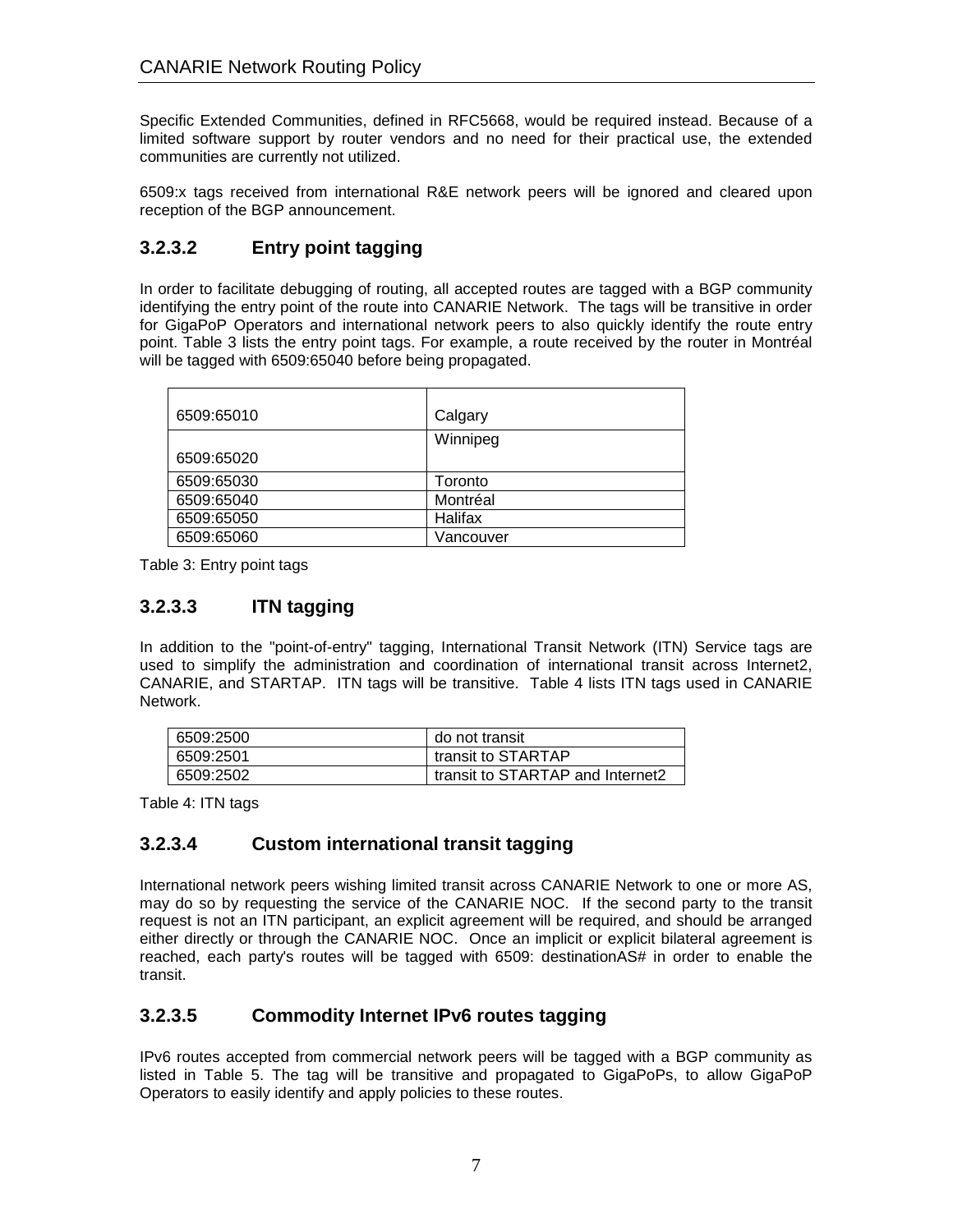6509:64600 Commercial IPv6 routes

Table 5: commodity IPv6 routes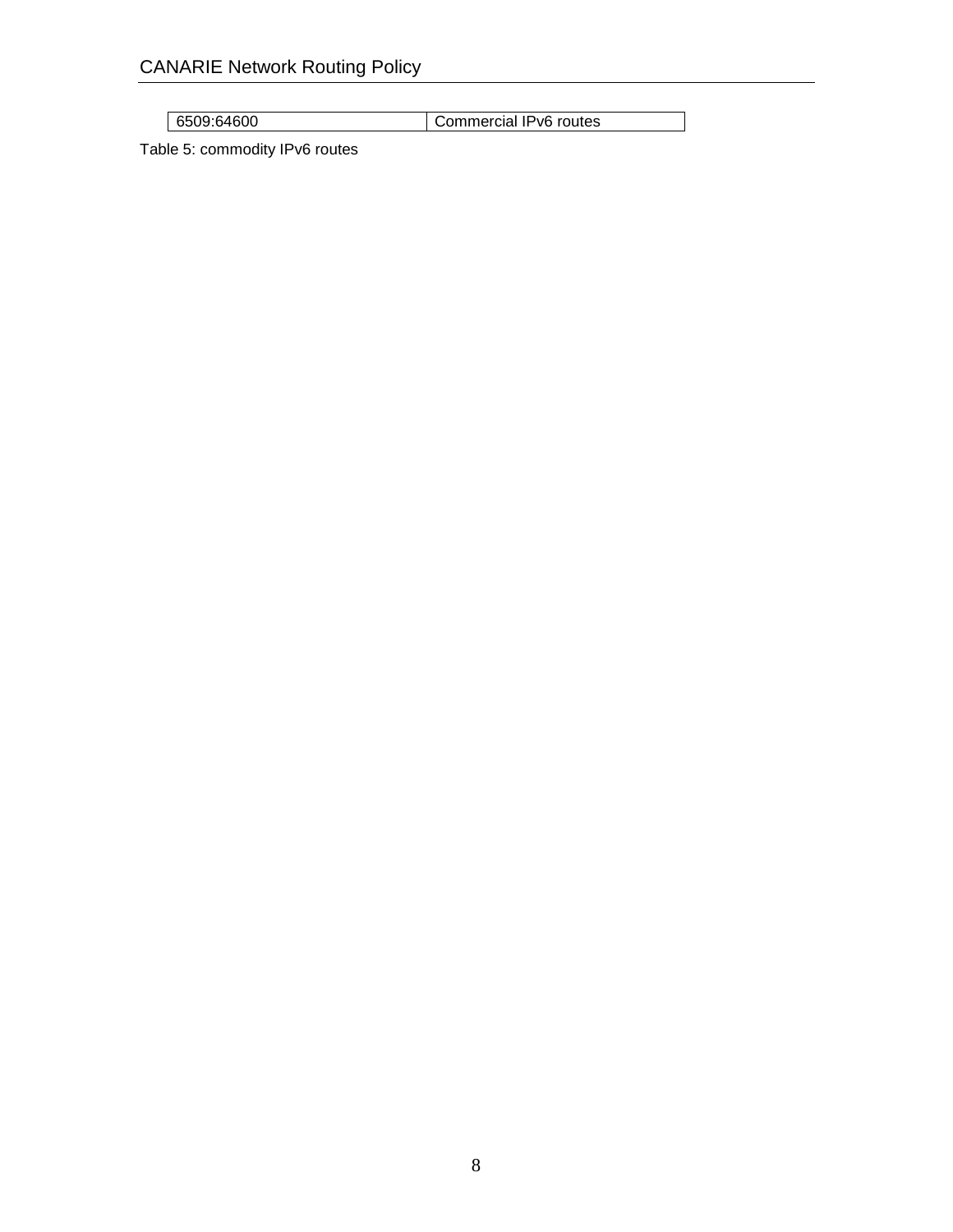## **3.2.3.6 Special project tagging**

In principle, non approved institutions can also access the CANARIE Network on a meritorious project basis. Project basis implies two things: the project is defined in time and involves two, or in rare cases more than two, end points.

GigaPoP Operators wishing to propagate special project routes must, in addition to the normal CRR registration process, tag the route with 6509:destinationAS#.

## **3.2.3.7 GigaPoP Operator LP tweaking**

By default, Canadian GigaPoP Operator routes will be given a LP of 500. However, for scenarios where an end institution is multi-homed to two different GigaPoPs, or where a GigaPoP Operator receives all or a subset of CANARIE routes directly from another GigaPoP, the ability to increase the local preference may be of value to influence traffic flow. Table 6 lists the GigaPoP LP tweaking tags. Section 6.1 describes a scenario where this service may be useful.

| 6500.65510<br>to 510<br>Increase L<br>.<br>n:<br>. |
|----------------------------------------------------|
|----------------------------------------------------|

Table 6: GigaPoP LP tweaking tags

## **3.2.4 Route Announcement**

#### **3.2.4.1 AS\_Path Prepending**

AS path prepending is not currently used in CANARIE Network.

#### **3.2.4.2 MEDs**

In order to obtain lowest latency symmetric routed paths, when used, MEDs will be based on IGP metrics.



Figure 3: Use of MEDs to influence CANARIE Network traffic ingress

As can be seen from figure 3, the CANARIE Network multi-homes to the StarLight and MAN LAN international R&E exchanges from two geographically distinct points. The majority of international network peers with which CANARIE peers through those exchanges are physically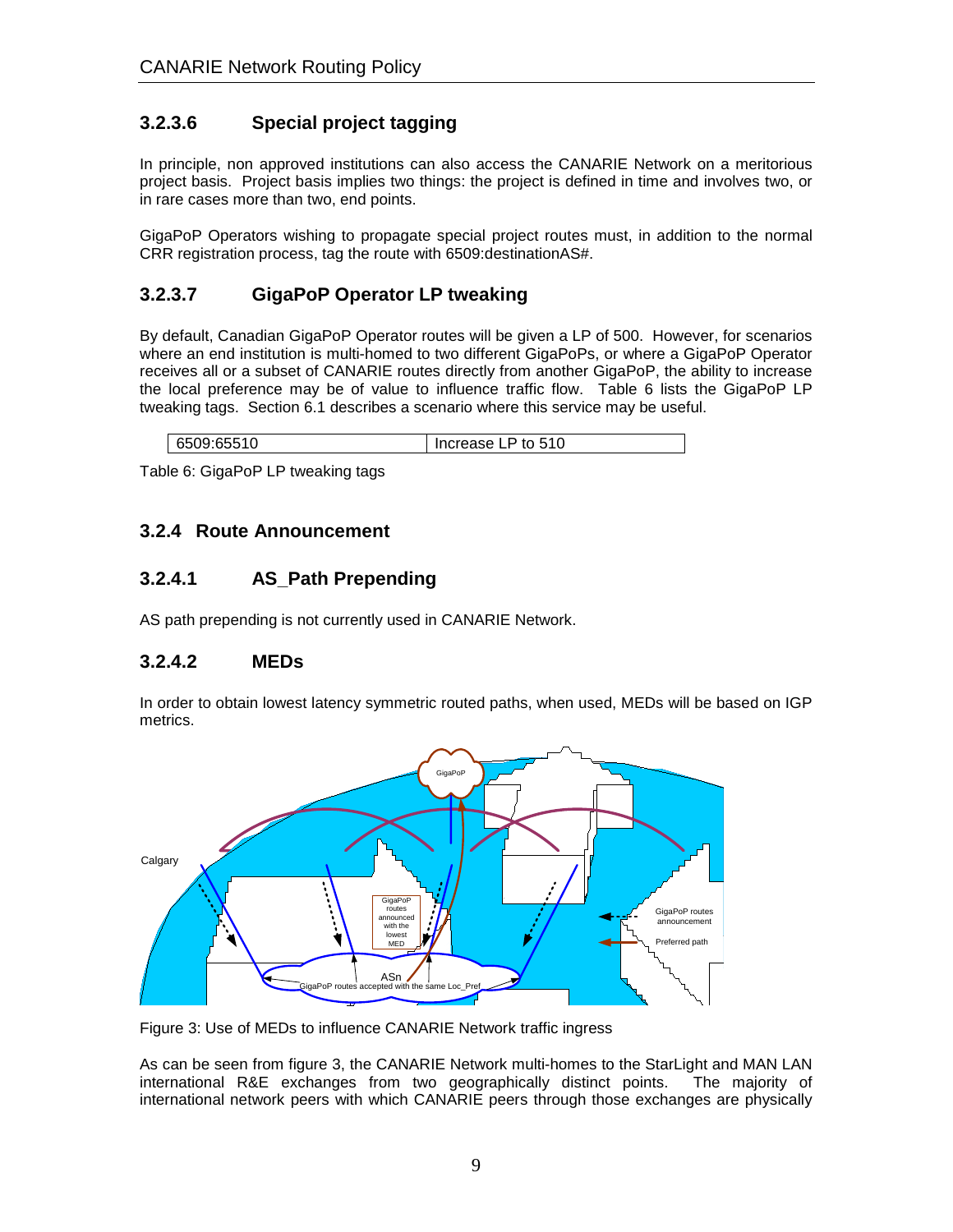present at the exchanges. Due to this topological situation, it generally makes sense that CANARIE announce MEDs to those international peers.

#### **3.2.4.3 Route announcements**

CANARIE will advertise all CANARIE, GigaPoP, member and international network peer routes to the GigaPoPs.

CANARIE, GigaPoPs and members' routes will be advertised to international network peers, with the exception of routes for which international network peers have requested ITN or custom transit service across CANARIE's Network (refer back to section 3.2.3 for more information on these services).

## **3.2.5 BGP Router Configuration**

## **3.2.5.1 Soft BGP Reconfiguration**

Soft BGP reconfiguration is enabled on the CANARIE backbone routers. This feature allows policies to be changed and implemented without tearing down the BGP session, thus contributing to the stability of the overall routing system.

## **3.2.5.2 BGP Dampening**

BGP route dampening is explicitly disabled on the CANARIE backbone routers.

## **3.2.5.3 BGP Authentication**

BGP authentication is configured on a case by case basis and subject to a bilateral agreement with a network peer.

# **4 Packet filtering**

## **4.1 Unicast Reverse Path Forwarding (RPF) filtering**

To help ensure symmetric routing across the CANARIE Network, GigaPoP ingress interfaces are configured with unicast reverse path forwarding (RPF) checking enabled. Contravening packets are dropped.

Although this is a packet filtering technique, it is mentioned in this document because the packet filtering decision relies on routing table information. RPF check is also a security mechanism that limits source address spoofing.

# **5 Scenario examples**

#### **5.1 Multi-homed End-User Institution**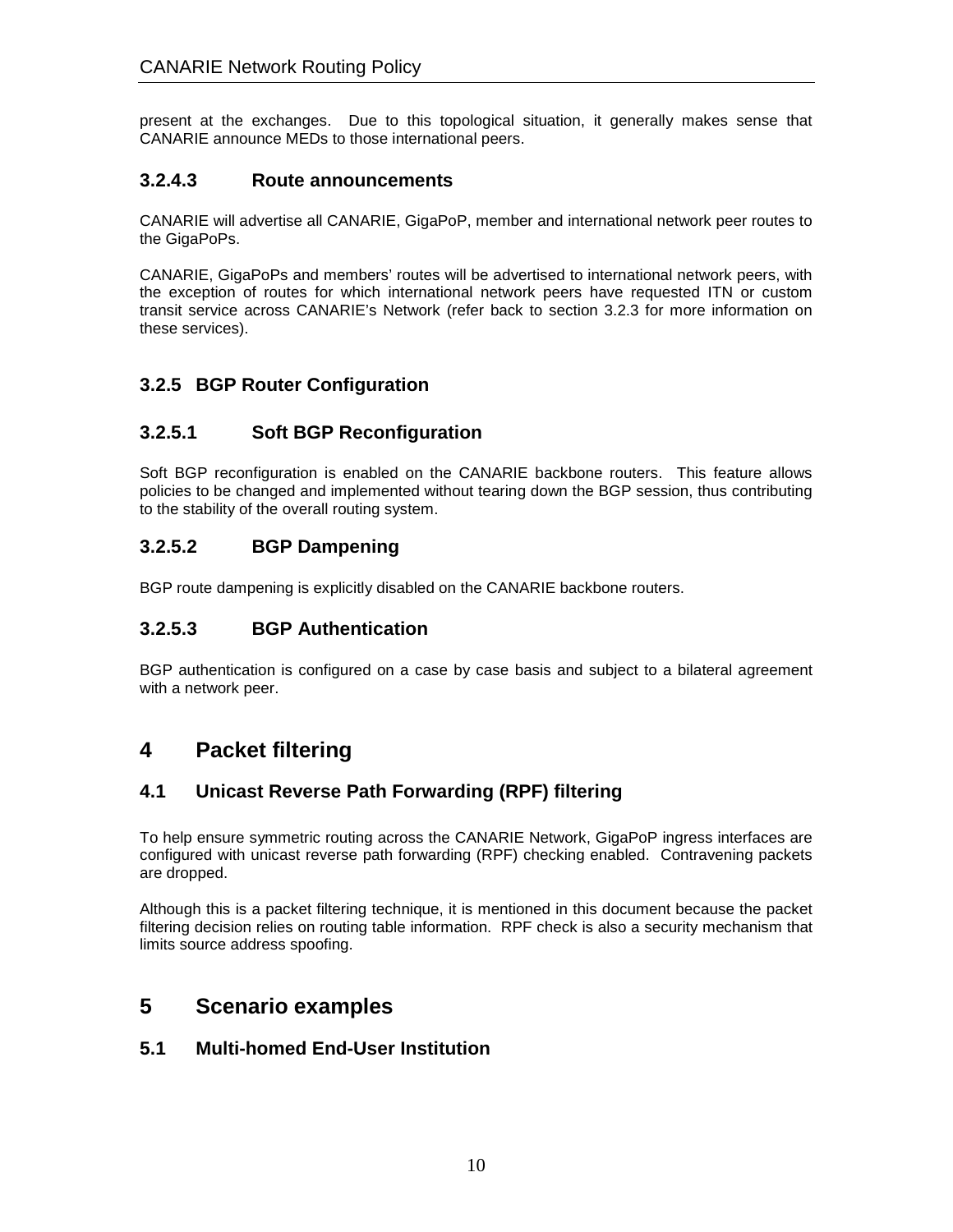Scenario: A CANARIE Network end-user institution is multi-homed to two independent GigaPoPs. It may wish to prefer one path and use the other as backup only. See figure 4.

Policy implementation:

- 1) Both GigaPoP Operators register the end-user institution's route(s) in the CRR in order to allow proper configuration of prefix-filters.
- 2) The GigaPoP Operator on the preferred path announces the route(s) to CANARIE with tag 6509:65510. The other GigaPoP Operator announces the route(s) without tags.
- 3) CANARIE Network router tags the route(s) according to entry point.
- 4) Routes tagged with 6509:65510 are given a LP of 510. The same untagged routes are given a LP of 500.
- 5) Packets entering the CANARIE Network are checked for RPF. Non-conforming packets are dropped.



Figure 4: Use of tagging by GigaPoP Operator to influence CANARIE Network LP.

## **5.2 GigaPoP-GigaPoP backup**

Scenario: Two GigaPoPs with direct peering wish to provide each other with a backup route to CANARIE Network. See figure 5.

Policy implementation:

- 1) Both GigaPoP Operators register their end-user institution's routes in the CRR.
- 2) In addition, both GigaPoP Operators need to express their routing policy in the CRR that reflects this routing scenario.
- 3) The combination of actions 1) and 2) will permit proper configuration of prefix-filters on CANARIE routers.
- 4) CANARIE router tags the route(s) according to entry point.
- 5) Backup path is used in case of GigaPoP local loop break.
- 6) Packets entering CANARIE Network are checked for RPF. Non-conforming packets are dropped.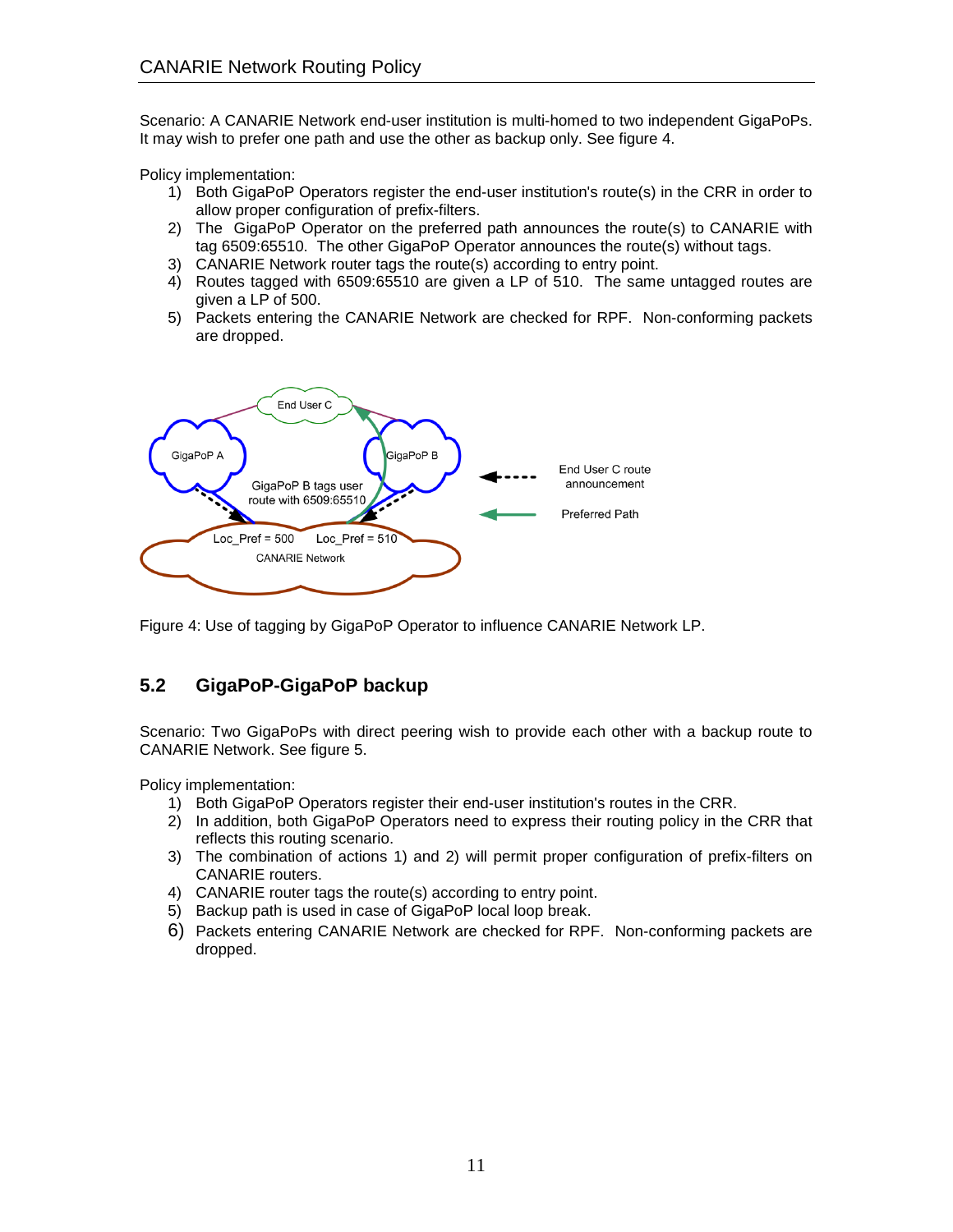

Figure 5: Directly connected GigaPoPs providing mutual backup to CANARIE Network.

## **5.3 "Triangle" Multi-homing of International Peer**

Scenario: An international R&E network peer node is multi-homed to two geographically separate CANARIE nodes (normally the case for peerings through the StarLight and MAN LAN layer 2 exchanges). See figure 6.

Policy implementation:

- 1) If an easy mechanism is available, e.g. IRR, then prefix filtering is enforced. Otherwise int'l peer route announcements must pass the IPv4 bogon and IPv6 prefix filter tests.
- 2) CANARIE router tags the routes according to their entry point.
- 3) CANARIE router tags the routes with appropriate ITN Service tag.
- 4) CANARIE router announces routes with MEDs.
- 5) Packets entering CANARIE Network are checked for RPF. Non-conforming packets are dropped.



Figure 6: International peer multi-homed in "triangle" topology.

## **5.4 Custom International Transit Service**

Scenario: Two international R&E network peers wish transit across the CANARIE Network to reach each other but do not wish full ITN service. See figure 7.

Policy implementation:

- 1) The CANARIE NOC receives the transit request and verifies implicit or explicit bilateral agreement.
- 2) The CANARIE NOC tags the routes of the two international R&E networks wishing transit with 6509:AS#, where AS# is the AS of the R&E network they which to transit to.